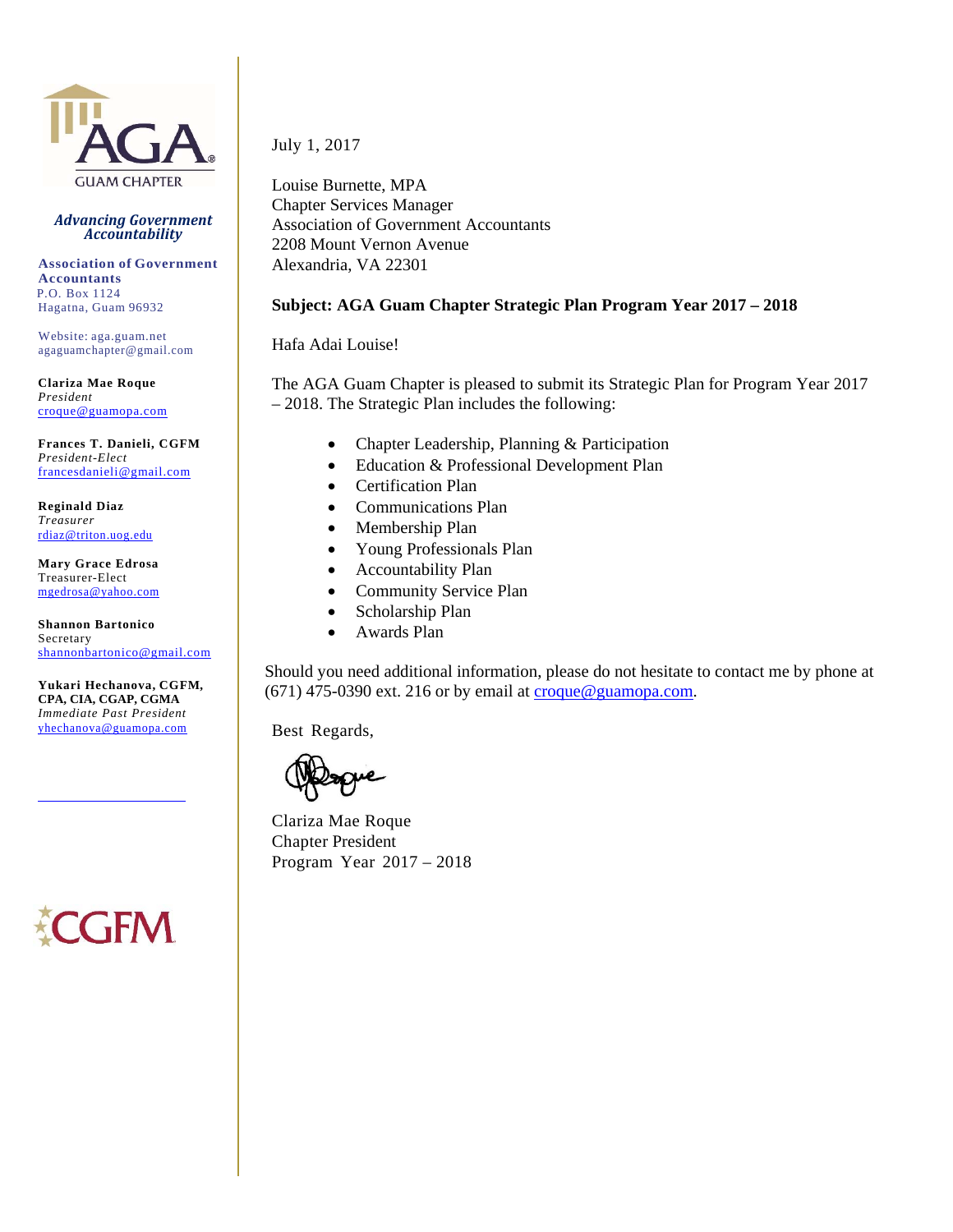

*Advancing Government Accountability*

# **Strategic Plan**

Program Year 2017 - 2018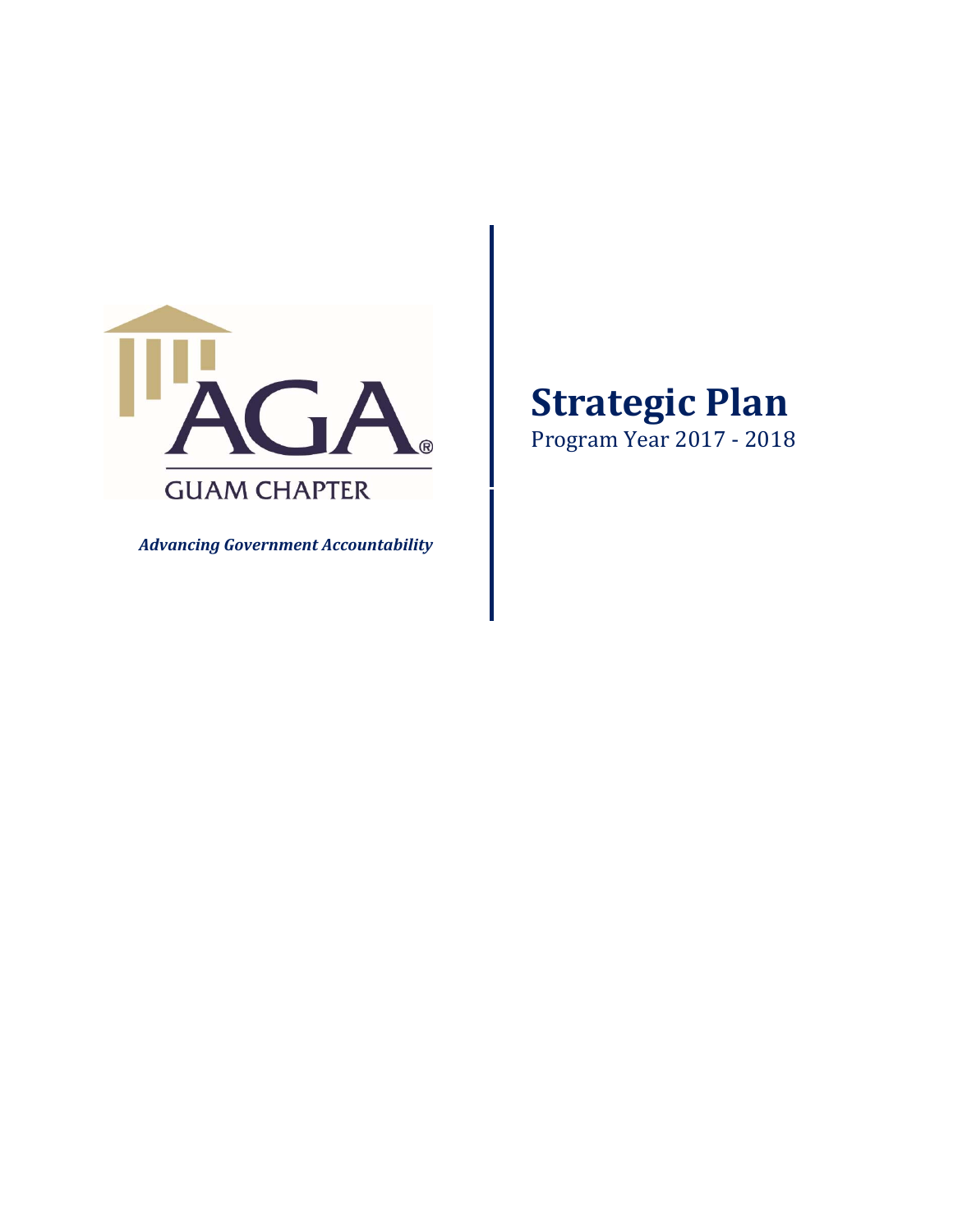# **Table of Contents**

| Goal 3. Professional development to help all current and prospective members obtain additional skills 7 |  |
|---------------------------------------------------------------------------------------------------------|--|
|                                                                                                         |  |
|                                                                                                         |  |
|                                                                                                         |  |
|                                                                                                         |  |
|                                                                                                         |  |
|                                                                                                         |  |
|                                                                                                         |  |
|                                                                                                         |  |
|                                                                                                         |  |
|                                                                                                         |  |
|                                                                                                         |  |
|                                                                                                         |  |
|                                                                                                         |  |
|                                                                                                         |  |
|                                                                                                         |  |
|                                                                                                         |  |
|                                                                                                         |  |
|                                                                                                         |  |
| 12                                                                                                      |  |
|                                                                                                         |  |
|                                                                                                         |  |
|                                                                                                         |  |
|                                                                                                         |  |
|                                                                                                         |  |
|                                                                                                         |  |
|                                                                                                         |  |
|                                                                                                         |  |
|                                                                                                         |  |
|                                                                                                         |  |
|                                                                                                         |  |
|                                                                                                         |  |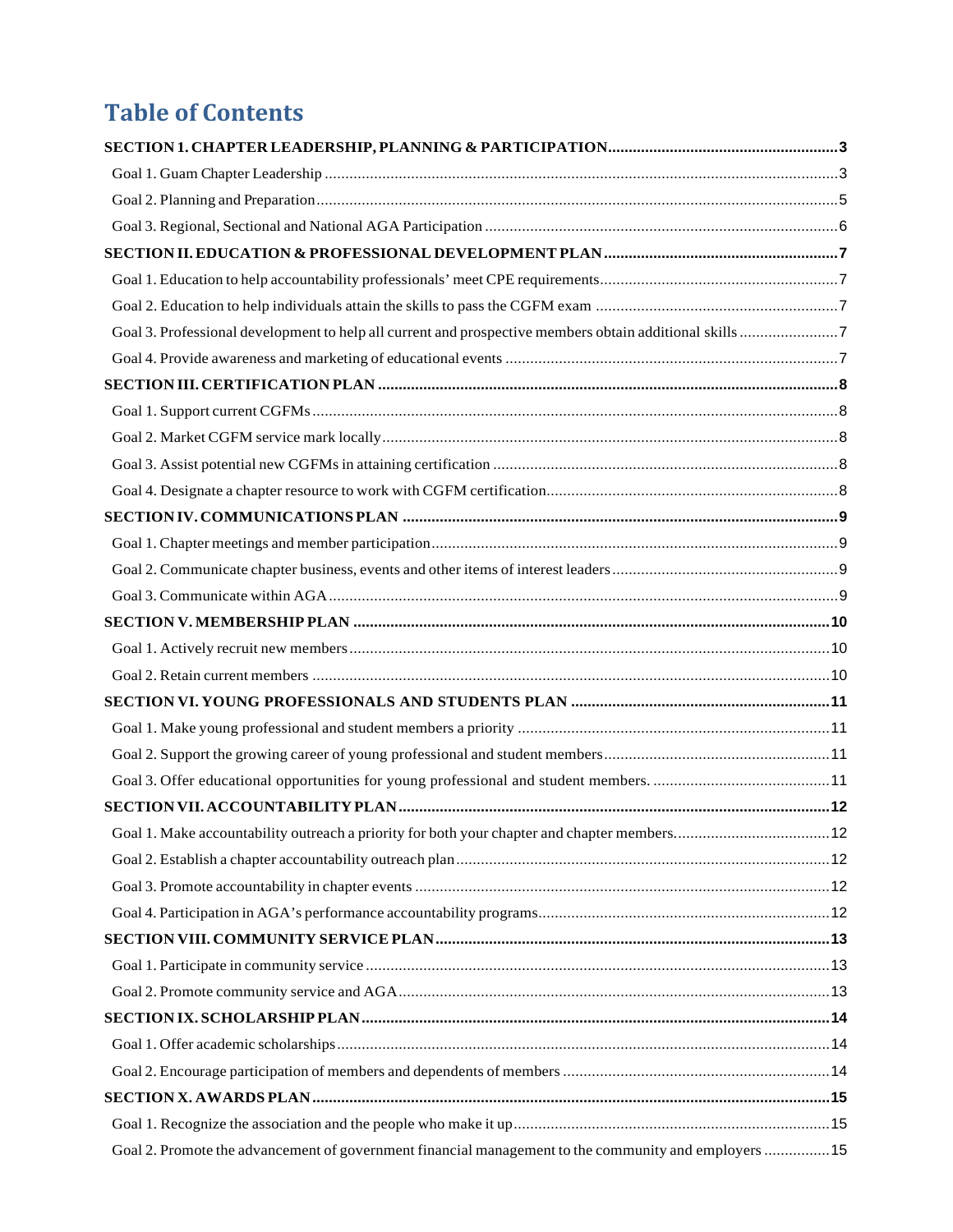#### **SECTION 1. CHAPTER LEADERSHIP, PLANNING & PARTICIPATION**

#### **Goal 1. Guam Chapter Leadership**

*Chapter Executive Committee (CEC) Program Year 2017 - 2018*

Guam Chapter By-Laws located at website: http://www.aga.guam.net/#!chapterbylaws/c55q

#### **OFFICERS:**

President: Clariza Mae Roque

Member #: 96313 E-mail: croque@guamopa.com

 President-Elect: Frances Danieli, CGFM Member #: 92245 E-mail: francesdanieli@gmail.com

Treasurer: Reginald Diaz

Member #: 115080 E-mail: rdiaz@triton.uog.edu

 Treasurer-Elect: Mary Grace Edrosa Member #: 43450 E-mail: mgedrosa@yahoo.com

Secretary: Shannon Bartonico

Member #: 136868 E-mail: shannonbartonico@gmail.com

Immediate Past President: Yukari Hechanova, CGFM, CPA, CIA, CGAP, CGMA Member #: 60087 E-mail: yhechanova@guamopa.com

#### **COMMITTEES:**

#### **Accountability**

Director: Dr. Doreen Crisostomo, Ph.D., CGFM, CFE, CICA Member #: 23737 E-mail: doreentc@guam.net

#### **Awards**

Director: Vincent Duenas, MPA Member #: 67025 E-mail: vincentd@guamwaterworks.org

#### **By-Laws and Procedures**

Director: Llewelyn Terlaje, CGFM, CGAP Member #: 70753 E-mail: lterlaje@guamopa.com

#### **Chapter Recognition Program**

Director: Taling Taitano, CPA, CGFM Member #: 12754 E-mail: tmtaitano@gmail.com

#### **Communications/Website**

Director and Webmaster: Clariza Mae Roque Member #: 96313 E-mail: croque@guamopa.com

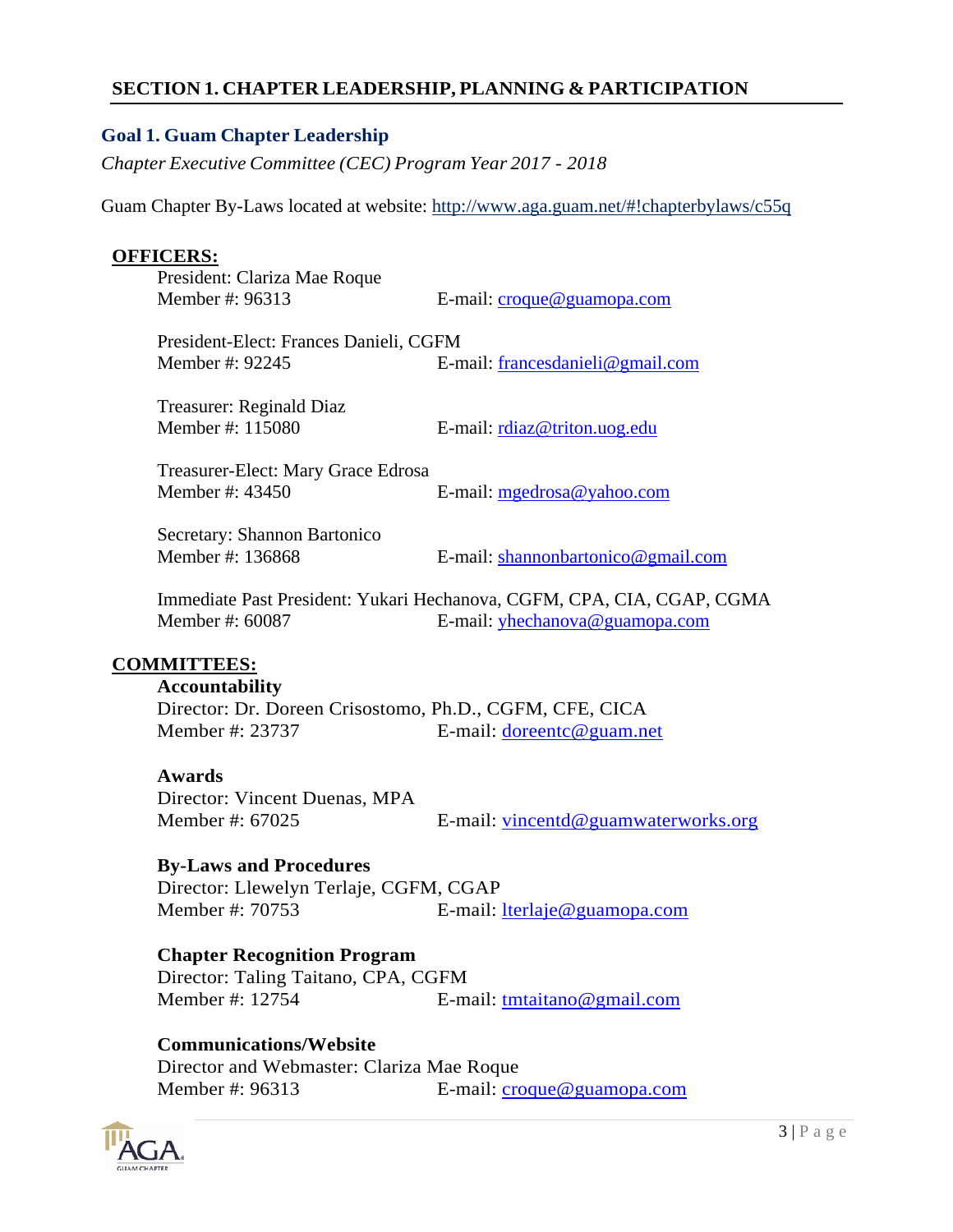#### **Community Service**

Director: Frances Danieli, CGFM

Member #: 92245 E-mail: francesdanieli@gmail.com

#### **Young Professionals**

Director: Rachel F. Cubacub

Member #: 94772 E-mail: rachelfcub@gmail.com

#### **Education**

Director: Rodalyn May A. Gerardo, CGFM, CIA, CPA, CGAP<br>Member #: 65248 E-mail: recrardo@guamona. E-mail: rgerardo@guamopa.com

#### **Historian**

Director: Jerrick Hernandez, CGAP, CICA Member #: 94102 E-mail: jhernandez@guamopa.com

#### **Membership**

Director: Debbie Ngata

Member #: 96010 E-mail: Debbie.ngata@gu.ey.com

#### **Newsletter**

Editor: Yukari Hechanova, CGFM, CPA, CIA, CGAP, CGMA Member #: 60087 E-mail: yhechanova@guamopa.com

### **Professional Certification**

Director: Jose Guevara III, CGFM Member #: 44115 E-mail: jojo\_guevara@hotmail.com

Co-Director: Maripaz N. Perez, CGFM, CGAP, CICA, CIA Member #: 67833 E-mail: mnperez@gpagwa.com

#### **Programs /Technical Meetings**

Director: Vincent Duenas, MPA

Member #: 67025 E-mail: vincentd@guamwaterworks.org

# **Research/Standards**

Director: Christopher Wolseley, CA Member #: 52587 E-mail: cwolseley@deloitte.com

#### **Scholarship**  Director: Pamela, Aguigui, CM Member #: 71197 E-mail: paguigui@gpagwa.com

### **Student Representative**

Clayton Okada, University of Guam Junior Accountants Society President Member #: PENDING E-mail: clayton.okada@gmail.com

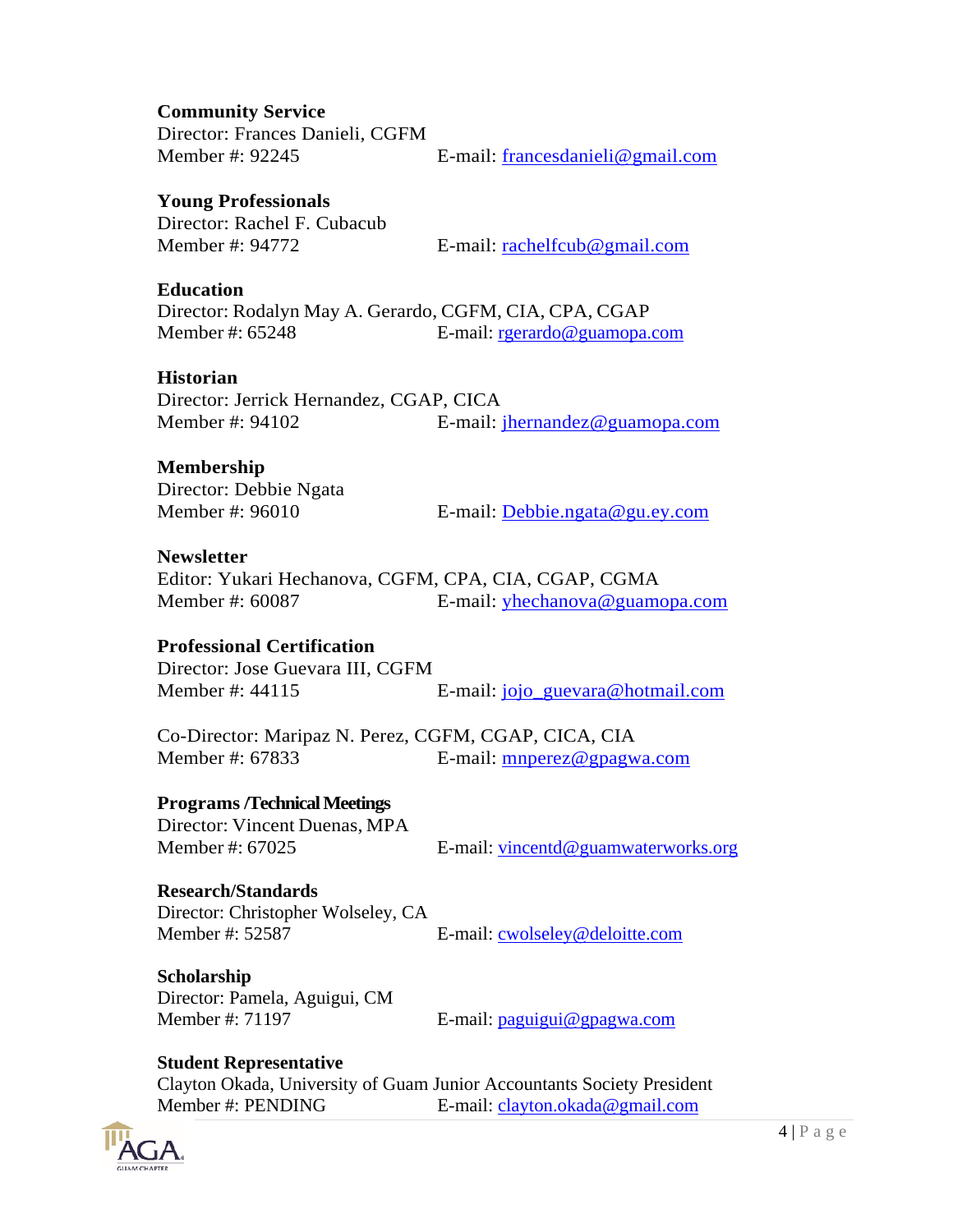#### **Goal 2. Planning and Preparation**

Chapter Administration:

Clariza Mae Roque, President Frances Danieli, CGFM, President-Elect

#### *Director of Programs/Technical Meetings: Vincent Duenas, MPA*

The AGA Guam Chapter will hold monthly meetings to provide government accountability professionals an avenue and an opportunity to meet with their peers from private and public entities and discuss relevant issues affecting their profession. At each meeting, we will provide committee report updates and invite a guest speaker to address our members and non-members about topics relevant to the accountability profession. Continuing professional education credits will be offered for a minimum of four general membership meetings.

The Chapter Executive Committee (CEC) Directors and Co-Directors will meet monthly to plan and discuss, in detail, various Chapter activities. A quorum for a CEC meeting is at least one-third (1/3) of the voting members of the CEC. Other members of the organization or special guests may be welcome to attend CEC meetings. For CEC meetings to be effective, they need to:

- Have a purpose;
- Provide enough notice and appropriate materials for members to be prepared;
- Follow proper meeting procedures and respect the time of board members;
- Have clear supporting documents such as an agenda, minutes and other reports;
- Ensure all participants have a voice and are respected;
- Include some social interaction and networking time;
- Accomplish results and/or have action items; and
- Be documented with minutes.

Chapter Executive Committee Meetings Date: Every 2<sup>nd</sup> Wednesday of the month Location: TBA Time: 12:00 p.m. – 1:00 p.m.

General Membership Meetings Date: Every 4<sup>th</sup> Wednesday of the month Location: TBA Time: 12:00 p.m. – 1:00 p.m.

| <b>DATE</b>        | <b>SPEAKER</b>                                                     | <b>TOPIC</b>                         |
|--------------------|--------------------------------------------------------------------|--------------------------------------|
| June 28, 2017      | Régine Biscoe Lee, 34 <sup>th</sup> Guam Legislative Secretary     | Oath of Office/Leadership            |
| July 19, 2017      | CEC Meeting and Strategic Planning                                 |                                      |
| July 26, 2017      | 16 <sup>th</sup> Annual Accountability 5K Appreciation<br>Luncheon | Recognition of 5K Sponsors           |
| August 9, 2017     | <b>CEC</b> Meeting                                                 |                                      |
| August 23, 2017    | Frank L.G. Lujan, Jr. Chief Technology Officer                     | Cybersecurity/IT in Government (CPE) |
| September 6, 2017  | <b>CEC</b> Meeting                                                 |                                      |
| September 27, 2017 | General Membership Meeting                                         | Tips and Tricks to the CGFM Exam     |
| October 11, 2017   | <b>CEC</b> Meeting                                                 |                                      |
| October 25, 2017   | General Membership Meeting                                         | Guam Economic Update (CPE)           |
| November 8, 2017   | <b>CEC</b> Meeting                                                 |                                      |
| November 15, 2017  | General Membership Meeting                                         | <b>CCR</b> Initiative                |
| December 13, 2017  | <b>CEC</b> Meeting                                                 |                                      |

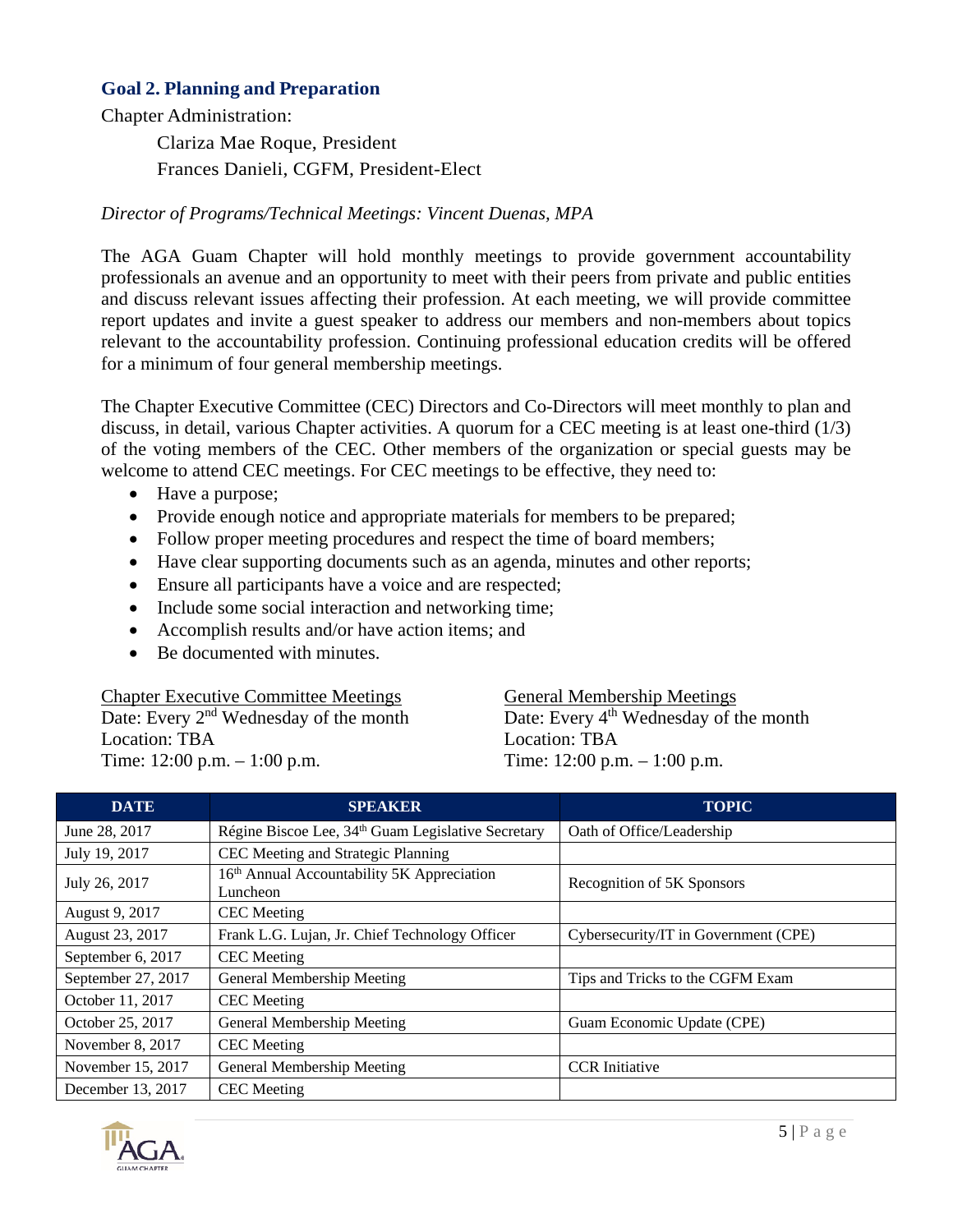| <b>DATE</b>       | <b>SPEAKER</b>             | <b>TOPIC</b>                                      |
|-------------------|----------------------------|---------------------------------------------------|
| December 20, 2017 | General Membership Meeting | <b>AGA Christmas Party</b>                        |
| January 10, 2018  | <b>CEC</b> Meeting         |                                                   |
| January 24, 2018  | General Membership Meeting | Income Tax Update (CPE)                           |
| February 14, 2018 | <b>CEC</b> Meeting         |                                                   |
| February 28, 2018 | General Membership Meeting | <b>AGA CCR Presentation</b>                       |
| March 14, 2018    | <b>CEC</b> Meeting         |                                                   |
| March 28, 2018    | General Membership Meeting | Government of Guam Finance (CPE)                  |
| April 11, 2018    | <b>CEC</b> Meeting         |                                                   |
| April 25, 2018    | General Membership Meeting | Department of Revenue and Taxation Initiatives    |
| May 9, 2018       | <b>CEC</b> Meeting         |                                                   |
| May 23, 2018      | General Membership Meeting | Public Health Initiatives (Senior Citizens Month) |
| June 13, 2018     | <b>CEC</b> Meeting         | Program Year 2018 – 2019 Strategic Planning       |
| June 27, 2018     | General Membership Meeting | Oath of Office                                    |

# **Goal 3. Regional, Sectional and National AGA Participation**

- Chapter member serving as regional officer for the Pacific Rim region:
	- o Jojo Guevara, Regional Vice President (term expires June 30, 2018) Member #: 44115 E-mail: jojo\_guevara@hotmail.com

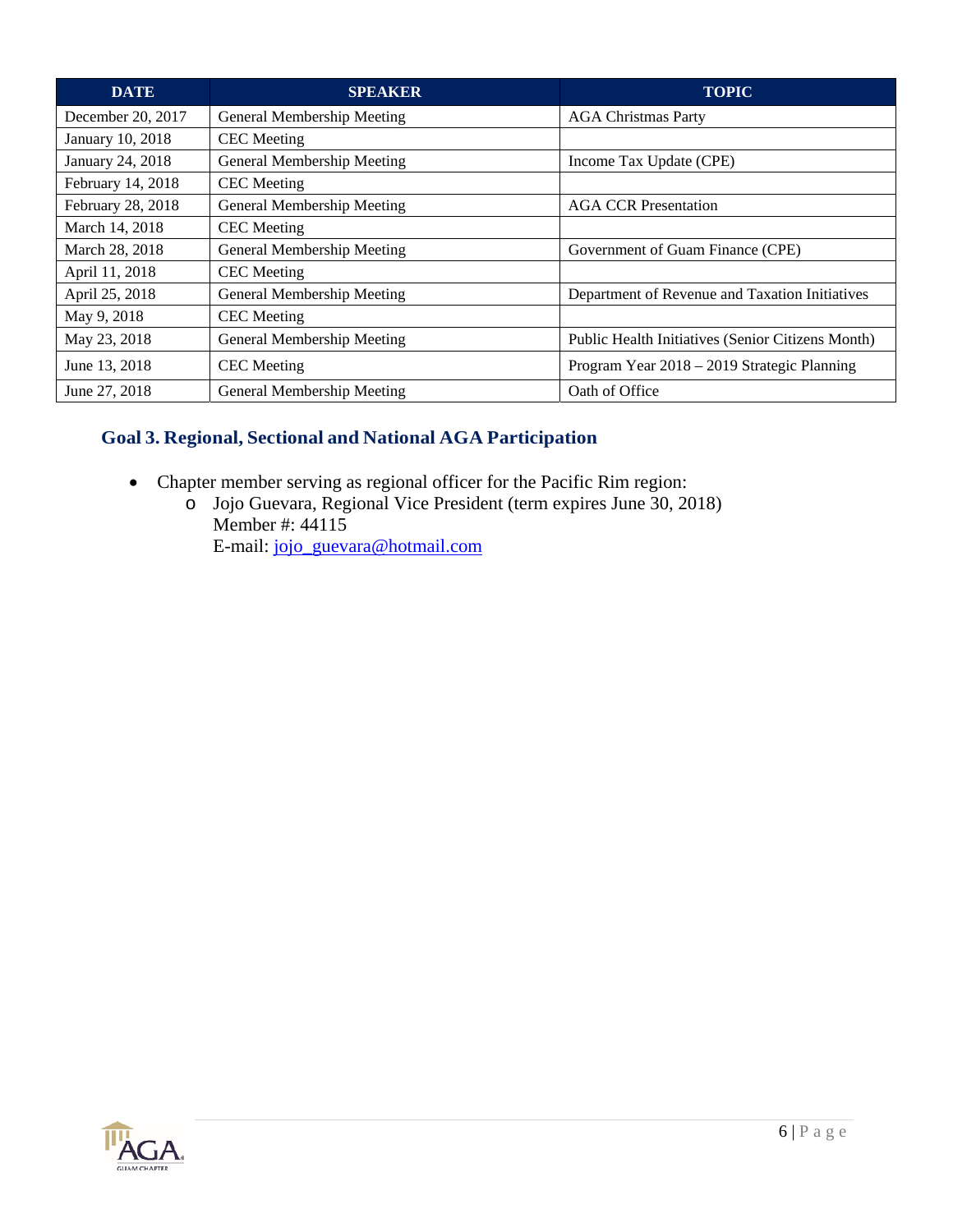#### **SECTION II. EDUCATION & PROFESSIONAL DEVELOPMENT PLAN**

*Education Director: Rodalyn Gerardo, CGFM, CPA, CIA, CGAP, CGMA* 

#### **Goal 1. Education to help accountability professionals' meet CPE requirements**

- Continue to provide relevant and affordable training to our members that will encourage them to strive for excellence in their current careers and equip them with the necessary core and specialized skills in the field of financial management.
- Coordinate with the Governor's office, key government agencies, other professional organizations (e.g., Guam Society of CPAs, American Society of Military Comptrollers, etc.), and/or CPA firms (e.g., Deloitte and Touché, Ernst & Young, etc.) to ensure that the Committee can address the professional development needs of both the government and private sectors. Collaborate with other professional organizations and AGA Chapters in the Pacific Rim (Hawaii and Saipan) to provide cost-efficient and cost-effective delivery of training to the members through sharing of resources (e.g., instructor time and travel cost).
- Coordinate with the Department of the Interior Office of Inspector General, Office of Public Accountability (OPA); University of Guam (UOG); Guam Community College (GCC); and the Federal Bureau of Investigation (FBI) for other training opportunities.

#### **Goal 2. Education to help individuals attain the skills to pass the CGFM exam**

- Support the Director of Professional Certification in increasing the number of CGFMs through review classes via study groups.
- Coordinate with the Director of Professional Certification and support efforts to provide CGFM review courses.
- Ensure the availability of updated educational materials (CGFM Guides) to our membership.
- This program year, we plan to hold a 6-day CGFM Review Course that will be instructed by John Herko, CPA, MBA, CGFM, CDFM-A in September 2017. The CGFM Review Course will be the first of four quarterly trainings we plan to provide this program year.

#### **Goal 3. Professional development to help all current and prospective members obtain additional skills**

- Coordinate with the AGA National Office, UOG, GCC, and other professional organizations to secure guest speakers/instructors throughout the program year.
- Solicit training course input from constituents in both the public and private sectors.

#### **Goal 4. Provide awareness and marketing of educational events**

- Explore new training methodologies such as using AGA National webinars (a cost efficient way of providing training) and other web-based training through corporate sponsors (e.g., Becker).
- Coordinate with the UOG and GCC, through their Academe on training opportunities. Encourage member participation in various committees (venue, speakers, program, registration, sponsorship, etc.).
- Market educational events to members and nonmembers within the government accountability professional community.
- Publish/distribute a training calendar for/to members (including on the chapter's website).

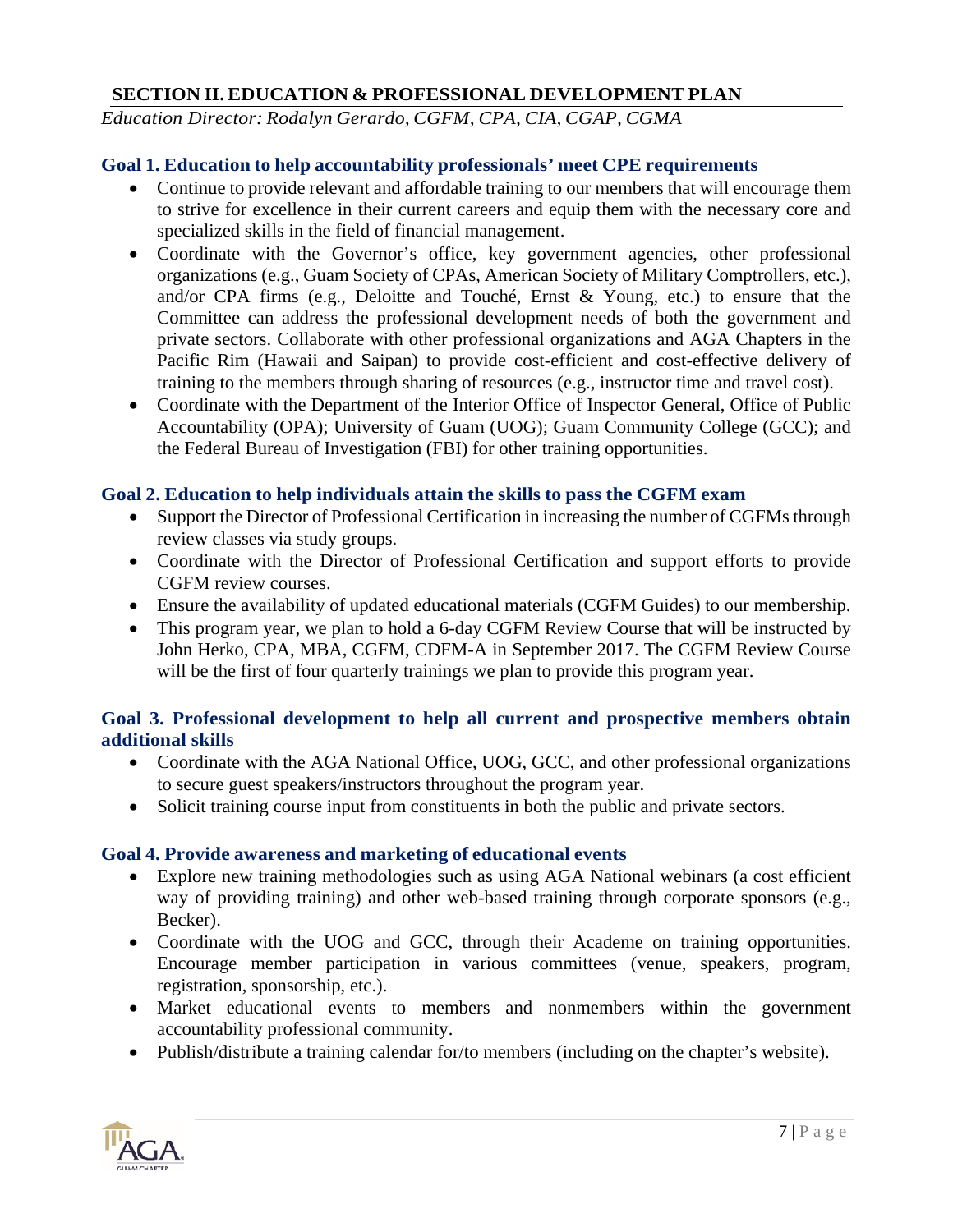## **SECTION III. CERTIFICATION PLAN**

*Certification Director: Jose Guevara III, CGFM Certification Co-Director: Maripaz N. Perez, CGFM, CGAP, CICA, CIA*

#### **Goal 1. Support current CGFMs**

- Support current CGFMs in attaining the 80 hours of CPEs every two years by identifying CPE opportunities provided by AGA-Guam, AGA-National, other AGA chapters, Association of Pacific Islands Public Auditors, and accountability organizations in the Pacific Region.
- Promote CGFM's achievements in the Chapter's newsletter, website or in the local newspaper.
- Annually participate in the "March is CGFM Month" awareness campaign and recognize Guam Chapter CGFMs.
- Contribute items to the RVP for inclusion in the Pacific Rim's accomplishment and awareness of this certification.
- Provide information on CPE requirements on a monthly basis through email communication and/or other types of communication. Provide a free CPE training during CGFM Month.
- Use the CGFM designation appropriately in chapter publications, on nametags, etc.

#### **Goal 2. Market CGFM service mark locally**

- Use the Core Values of Service, Accountability, Integrity, and Leadership (SAIL) to promote these values in the local government. Encourage the use of the SAIL acronym in publications and notices.
- Emphasize to the highest elected officials and government directors that the CGFM designation denotes excellence, performance and accountability.
- Promote Guam Public Law 33-18, which provides pay incentives to CGFM designation holders working in the Government of Guam (GovGuam).
- Communicate with members at least on a quarterly basis on the advantages of being CGFM certified using the member newsletter, website, or email.
- Endorsement of CGFM from GovGuam employers or elected officials.

#### **Goal 3. Assist potential new CGFMs in attaining certification**

- Offer CGFM scholarships by providing registration and test fees reimbursements to members who pass the CGFM examination within one (1) year.
- Provide opportunities for members to review the chapter's CGFM study guides to prepare for exams. This program year, we plan to sponsor a 6-day CGFM Review Course in Guam.
- Promote study groups or CGFM outreach awareness programs.
- Explore partnership opportunities with the Pacific Rim chapters to promote and bring CGFM preparation courses to the region.

#### **Goal 4. Designate a chapter resource to work with CGFM certification**

- Ensure the availability of educational materials (CGFM Study Guides and practice exams) to our membership.
- Coordinate with Director of Education to provide training necessary to meet CGFM requirements.
- Team up with other chapter CGFMs to promote CGFM and provide presentations in CGFM Study groups.

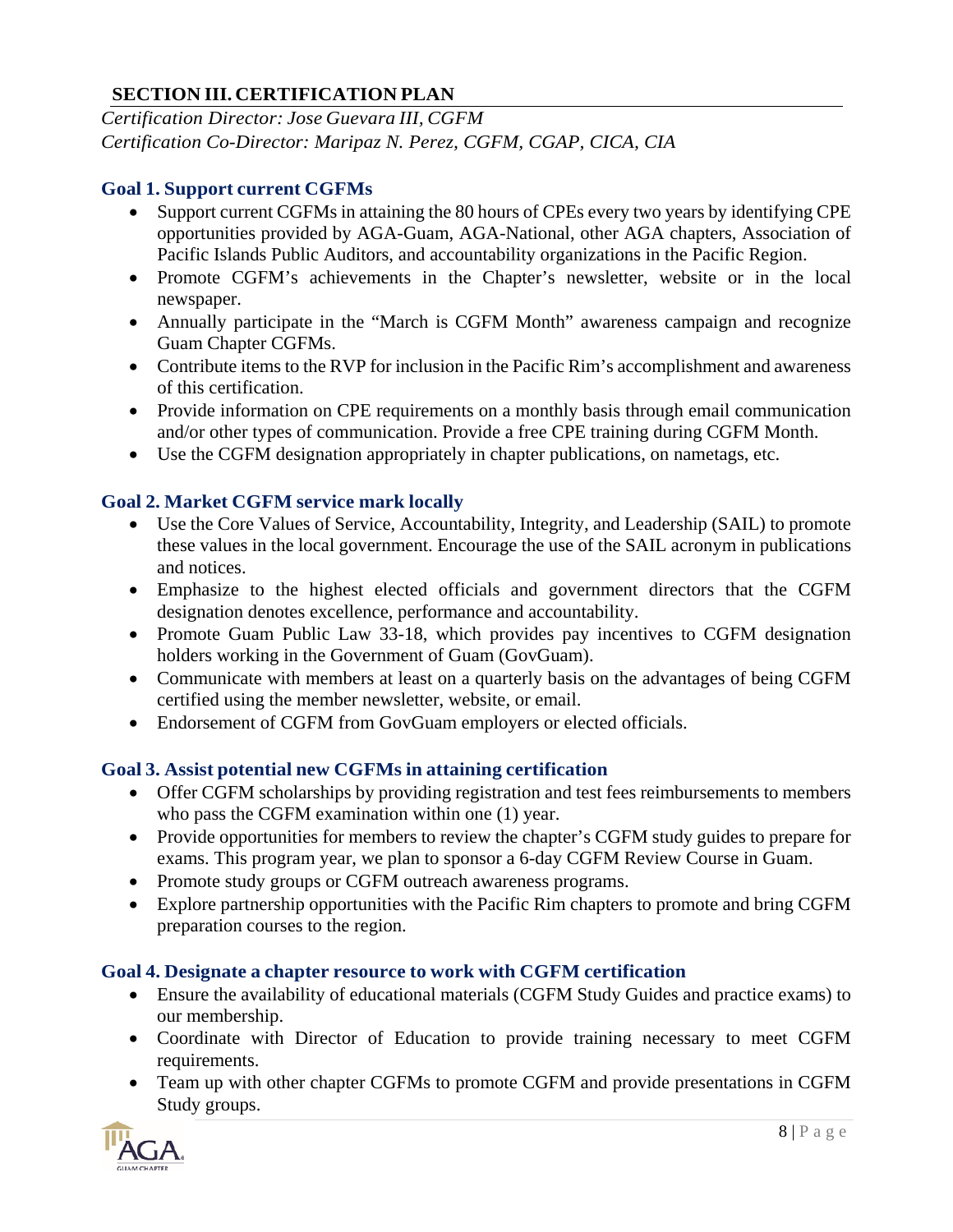### **SECTION IV. COMMUNICATIONS PLAN**

*Communications Director and Webmaster: Clariza Mae Roque Newsletter Editor: Yukari Hechanova, CGFM, CPA, CIA, CGAP, CGMA* 

#### **Goal 1. Chapter meetings and member participation**

- Announce through website, newsletter, social media and email chapter monthly meeting, events and conferences to both members and non-members.
- Recognize our Annual Accountability 5K sponsors, CGFMs, and Past Presidents during monthly membership meetings.
- Maintain the Guam Chapter's social networking sites (Facebook and Instagram). Consider creating a LinkedIn and Twitter accounts.

#### **Goal 2. Communicate chapter business, events and other items of interest leaders**

- Update the chapter website on a weekly basis or as necessary to reflect chapter activity updates. Distribute newsletter to members and public on chapter website on a monthly basis.
- Encourage members and students to submit articles to newsletter.
- Consider transitioning existing website domain to the new AGA site.
- Email weekly "Topics" to let members know what is going on and keeping in touch.
- Prepare public service announcements or press releases through:
	- o Newsletter
	- o Website
	- o Local media outlets
	- o Social Networking Sites
	- o National AGA

#### **Goal 3. Communicate within AGA**

 Share information with the Pacific Rim chapters and AGA National on the Guam chapter's monthly meeting, events and conferences.

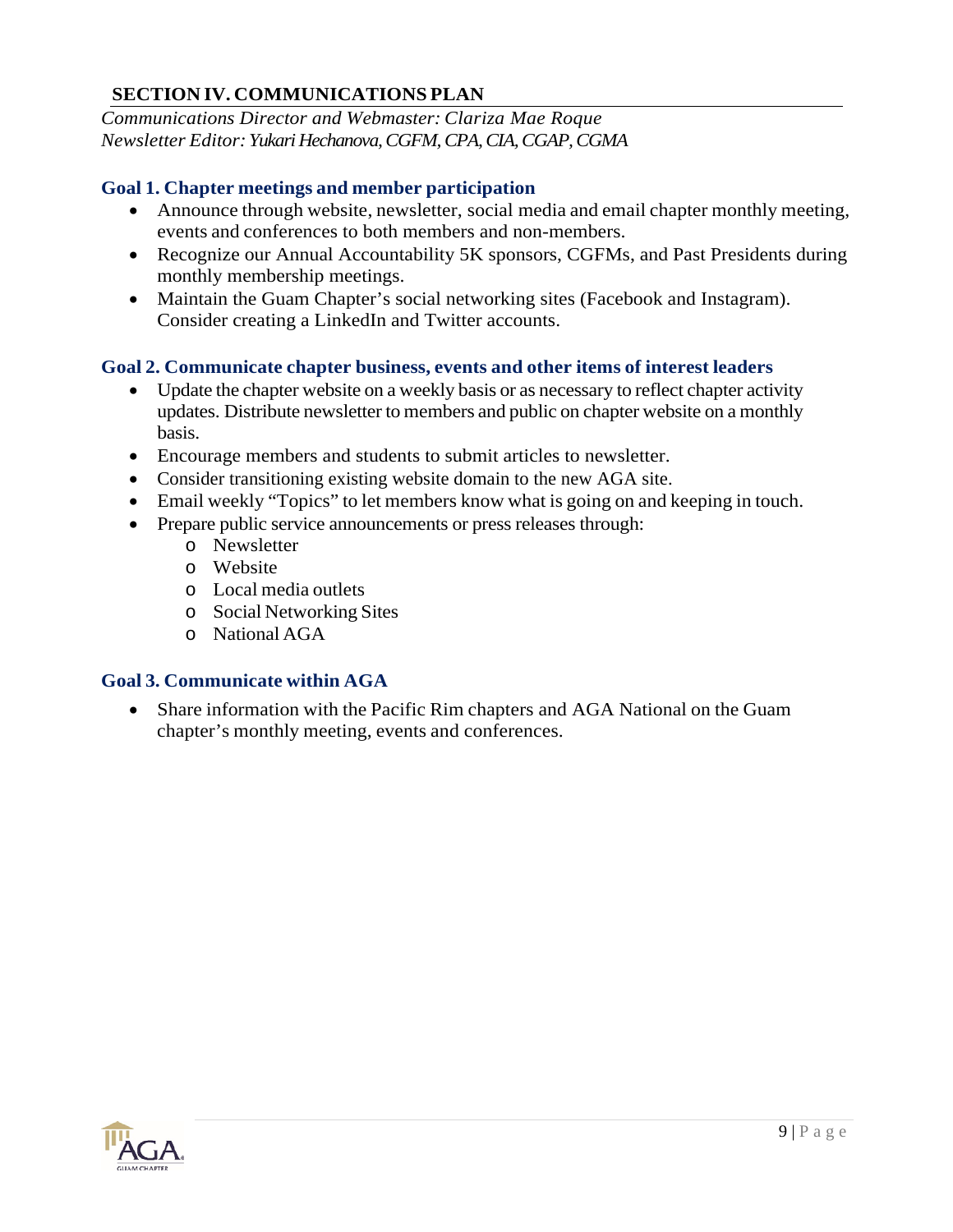#### **SECTION V. MEMBERSHIP PLAN**

*Membership Director: Debbie Ngata* 

#### **Goal 1. Actively recruit new members**

- Increase membership to 200+ members by the end of the program year.
- Create an incentive program and/or emulate the national Super Recruiter program.
- Mailings or other recruitment of nonmember CGFMs, former members, and/or nonmembers who attended national, regional or local training events in Guam.
- Participate in AGA national recruitment efforts and campaigns.
- Play the AGA video at a chapter meeting.
- Staff a chapter table at each event/meeting and have membership recruitment materials displayed.
- Create and distribute a "New Member Launch Kit".

#### **Goal 2. Retain current members**

- Retain 90% of current membership.
- Develop and implement an annual or biennial Guam Chapter membership satisfaction survey. Promote the results of the survey to your membership and include in the Guam Chapter 2018 – 2019 program year plan. In addition, share results with RVP, SVPRS and chapters@agacgfm.org.
- Contact members during annual renewal season (January 1 March 31) and encourage them renew.
- Communicate via email with members on a timely basis notifying them of monthly Chapter meetings and encourage participation in other Chapter activities.
- Invite members who are celebrating membership anniversaries via email to be recognized during the monthly general membership meetings.
- Recognize members' AGA anniversary date and years of membership in our newsletter and on our website. Provide monthly updates of membership listing and changes.
- Continue with the free lunch raffle program for members who attend our monthly AGA Chapter meetings and encourage non-members to join AGA for additional benefits.
- Continue with the raffle program for members to win airfare, accommodations and registration fee and earn CPEs at the AGA National PDT and Guam PDC based on availability of funds.
- Continue to provide discounts for the luncheon during the monthly chapter meetings and training courses to members. Recognize CGFMs in our newsletter and on our website. Contact past members whose memberships have expired.
- Host at least one free event this program year for members.

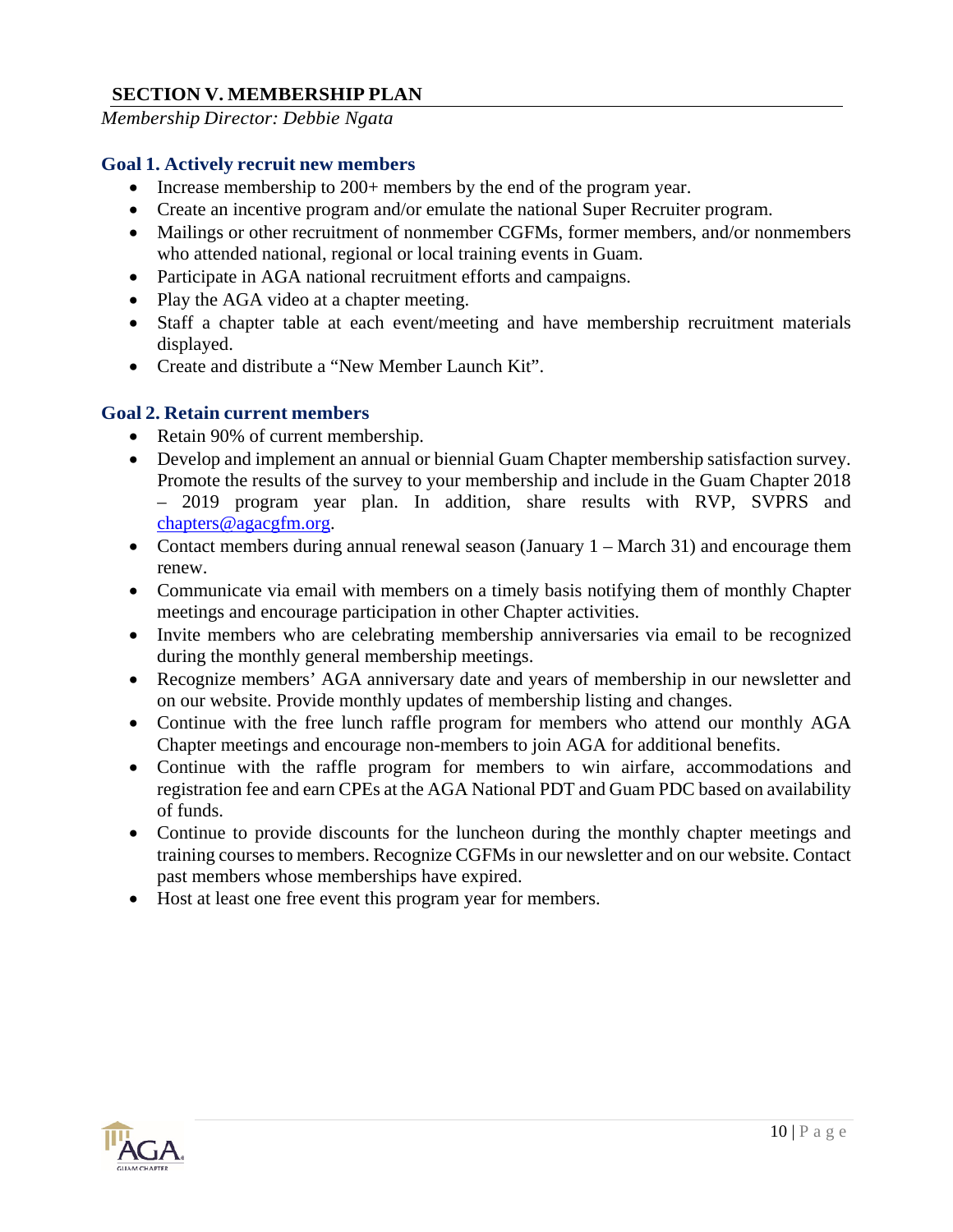#### **SECTION VI. YOUNG PROFESSIONALS AND STUDENTS PLAN**

*Young Professionals Director: Rachel Cubacub, MPA Student Representative: Clayton Okada, JAS President*

#### **Goal 1. Make young professional and student members a priority**

- Offer student and young professional members opportunities to network with other AGA members by inviting the student and young professional members to be part of the various AGA Guam Chapter committees and events. Incentivize these members by subsidizing cost of membership fees and chapter lunch meetings who are actively involved with AGA.
- Work with the UOG Junior Accountants Society (JAS), Guam Community College (GCC) Association of Junior Accountants (AJA), and the Directors of Membership, Education and Community Service to continue incentive programs for active participation by students and young professional members. Connect with a UOG and/or GCC professor and ask them to give "extra credit" to students who join, attend and engage with AGA.
- Emphasize networking opportunities to students and young professional members involved in various AGA activities such as assisting in planning/organizing conferences, participating in community service events, and submitting newsletter article, etc.
- Participate in UOG's Charter Day, promote CGFM by speaking to UOG JAS and GCC AJA members at their meetings, and present/introduce the CGFM certification to UOG's accounting classes.
- Conduct the Annual High School Essay Competition to increase awareness amongst students in the secondary level.

#### **Goal 2. Support the growing career of young professional and student members**

- Provide free membership to the student representative (JAS President) on the CEC committee.
- Conduct presentations at high school "Career Day" events and/or college accounting courses about the significance, roles and benefits of the accounting profession and AGA membership.
- Encourage the UOG and GCC accounting students and professors to join the AGA Guam Chapter, by inviting them to attend and participate in chapter meetings, community service activities, and other AGA-sponsored events.
- Improve the AGA mentorship program by providing opportunities for AGA mentors to interact with accounting students through student mixers, meetings, and/or job shadow days.
- Develop other creative means by which current and prospective UOG and GCC accounting students can network with accounting professionals.
- Coordinate with AGA members to facilitate student company tours.
- Include UOG and GCC students in AGA mailing lists to receive email information regarding AGA activities, i.e., newsletters, community service programs, monthly memberships meetings, etc.
- Young professionals will contribute articles to the Chapter newsletter and website.

### **Goal 3. Offer educational opportunities for young professional and student members.**

- Provide academic scholarships to UOG and GCC students. See scholarship plan.
- Continue to support the GCC Accounting Pathways Conference as a sponsor and/or provide speakers. The objective of the conference is to provide students with insights into the accountancy profession and to equip them with the knowledge of the requirements as a professional accountant.

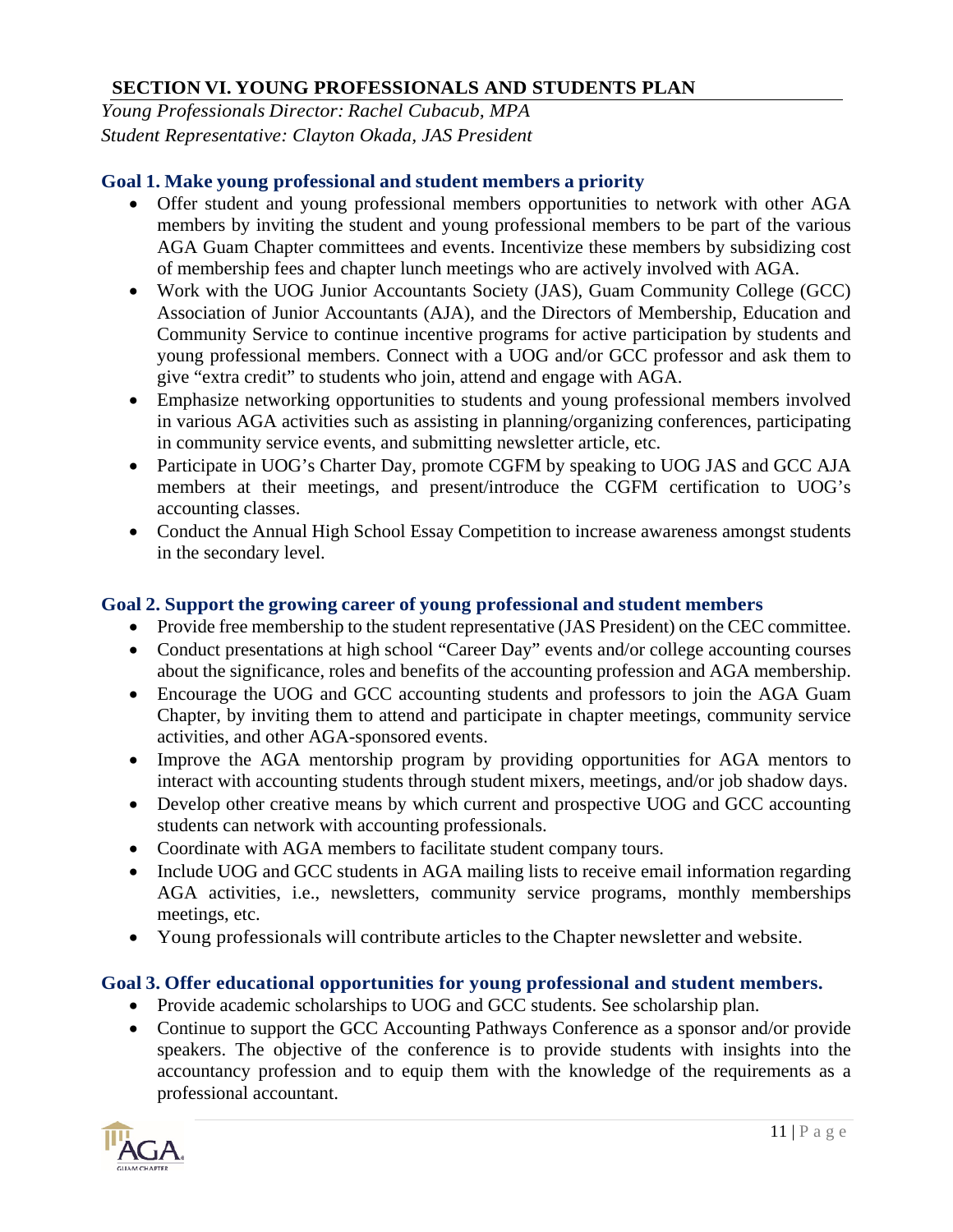#### **SECTION VII. ACCOUNTABILITY PLAN**

*Accountability Director: Doreen Crisostomo, Ph.D., CGFM, CFE, CICA*

#### **Goal 1. Make accountability outreach a priority for both your chapter and chapter members.**

- Complete and release program year 2016~2017 Citizen-Centric Report (CCR) no later than September 30, 2017 and post the AGA Guam Chapter CCR to chapter website.
- Submit the AGA Guam Chapter CCR to AGA's Certificate of Excellence in CCR program no later than December 31, 2017.

#### **Goal 2. Establish a chapter accountability outreach plan**

- Issue reminder notices no later than July 31, 2017 to all government agencies about Public Law 30-127, which requires GovGuam agencies to prepare their CCRs no later than sixty (60) calendar days after their independent audit reports have been released by OPA.
- Coordinate with OPA to monitor GovGuam agencies' compliance with Public Law 30-127 to issue their CCRs after their respective financial audits are issued.
- Coordinate with the UOG accounting students and/or JAS to assist GovGuam agencies in the preparation of their CCRs.
- Coordinate with GCC accounting students and/or the AJA to assist GovGuam agencies in the preparation of their CCRs.
- Continue to coordinate with UOG and GCC accounting students and/or AGA members to implement a CCR review committee to provide agencies with suggestions for improvements to enhance the quality of the CCRs.

#### **Goal 3. Promote accountability in chapter events**

- Present the 2016~2017 Chapter CCR to the membership during a General Membership meeting no later than December 31, 2017.
- Secure officials from government agencies to present their CCRs during a regularly scheduled membership meeting. The presentations will also include sharing their experiences of preparing their respective CCRs.
- Issue a "Best Citizen-Centric Report Award" to recognize an outstanding CCR that meets the design elements cited in Public Law 30-127 and the AGA national guidelines. CCRs posted on the OPA's website will be automatically entered in the contest and the winning CCR will be presented no later than December 2017.
- Recognize GovGuam entities who have complied with the mandates of P.L. 30-127 for the last seven years since the law's inception in FY 2008.
- Submit at least five CCRs prepared by GovGuam agencies to AGA's Certificate of Excellence in CCR program.

#### **Goal 4. Participation in AGA's performance accountability programs**

- Encourage chapter members to participate as a Certificate of Excellence in Accountability Reporting (CEAR) and/or CCR reviewer.
- Encourage GovGuam agencies to submit their CCR to National to conduct its Certificate of Excellence review.

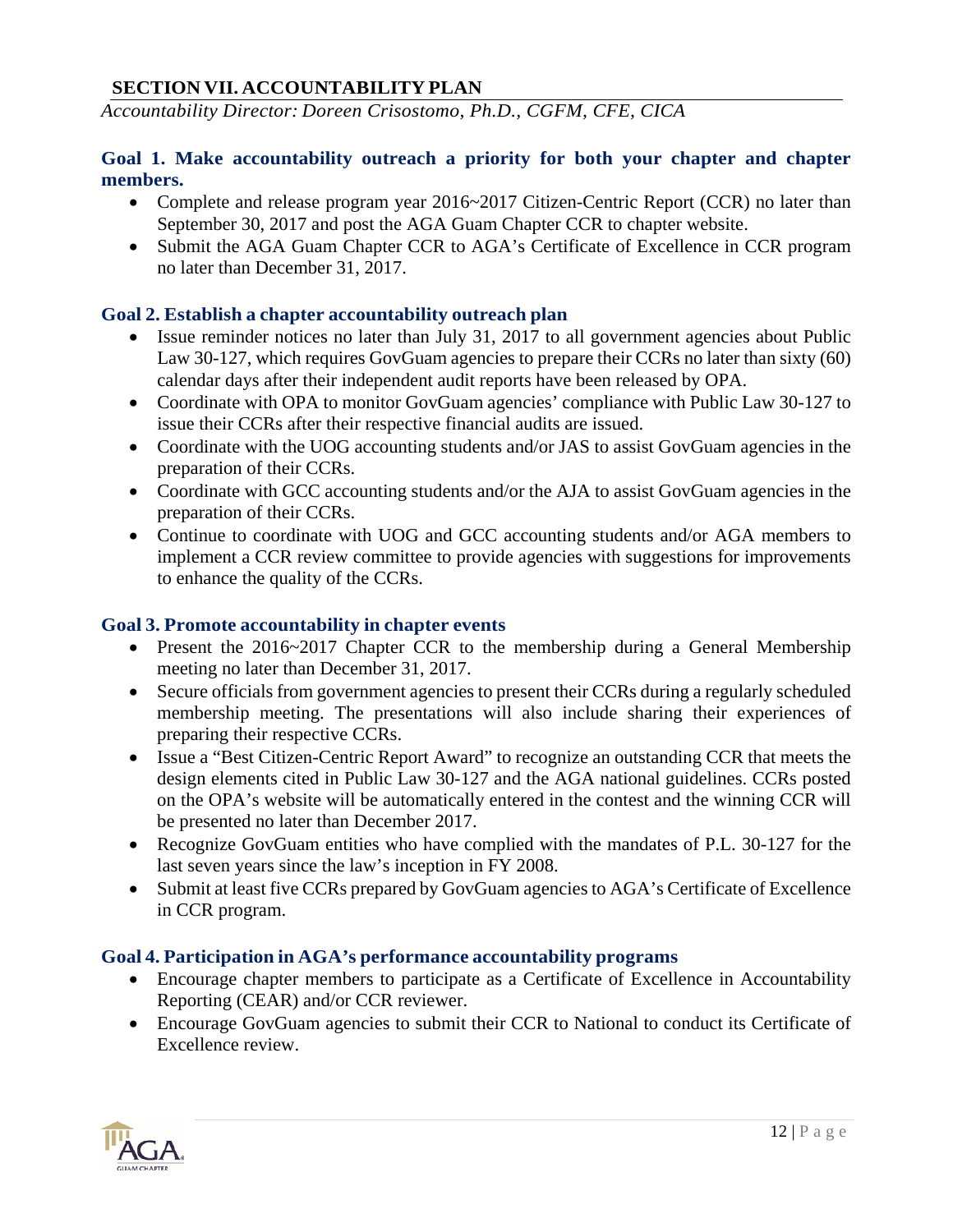#### **SECTION VIII. COMMUNITY SERVICE PLAN**

*Community Service Director: Frances Danieli, CGFM* 

#### **Goal 1. Participate in community service**

- Participate or conduct at least one community service project each month for the program year by partnering with needy organizations or others who are hosting community service events.
- Encourage members to participate in at least one community service project for the program year to achieve 50% participation of total AGA membership (estimate 90 to 100 AGA members).
- Encourage members to support AGA community service events that will utilize members' experiences and expertise in their fields such as credit awareness and savings education. In addition, members must participate in at least one community service or training event to be eligible for the annual PDT raffle.
- Participate in regional or international community service events to promote Professional Social Responsibility (PSR) for the program year such as the International Coastal Clean-up, Relay for Life event, World Environment Day and Red Cross initiatives.

#### **Goal 2. Promote community service and AGA**

- Host and coordinate the annual AGA Guam Chapter 5K Run to raise funds for scholarship programs.
- Partner with other non-profit organizations in community service projects that will foster professional and civic relationships with the AGA such as the Go Green Initiatives/I-Recycle Team, Salvation Army, Kusinan Kamalen Karidat, Guam Animals in Need (GAIN), and Habitat for Humanity.
- Provide monetary community service donations.

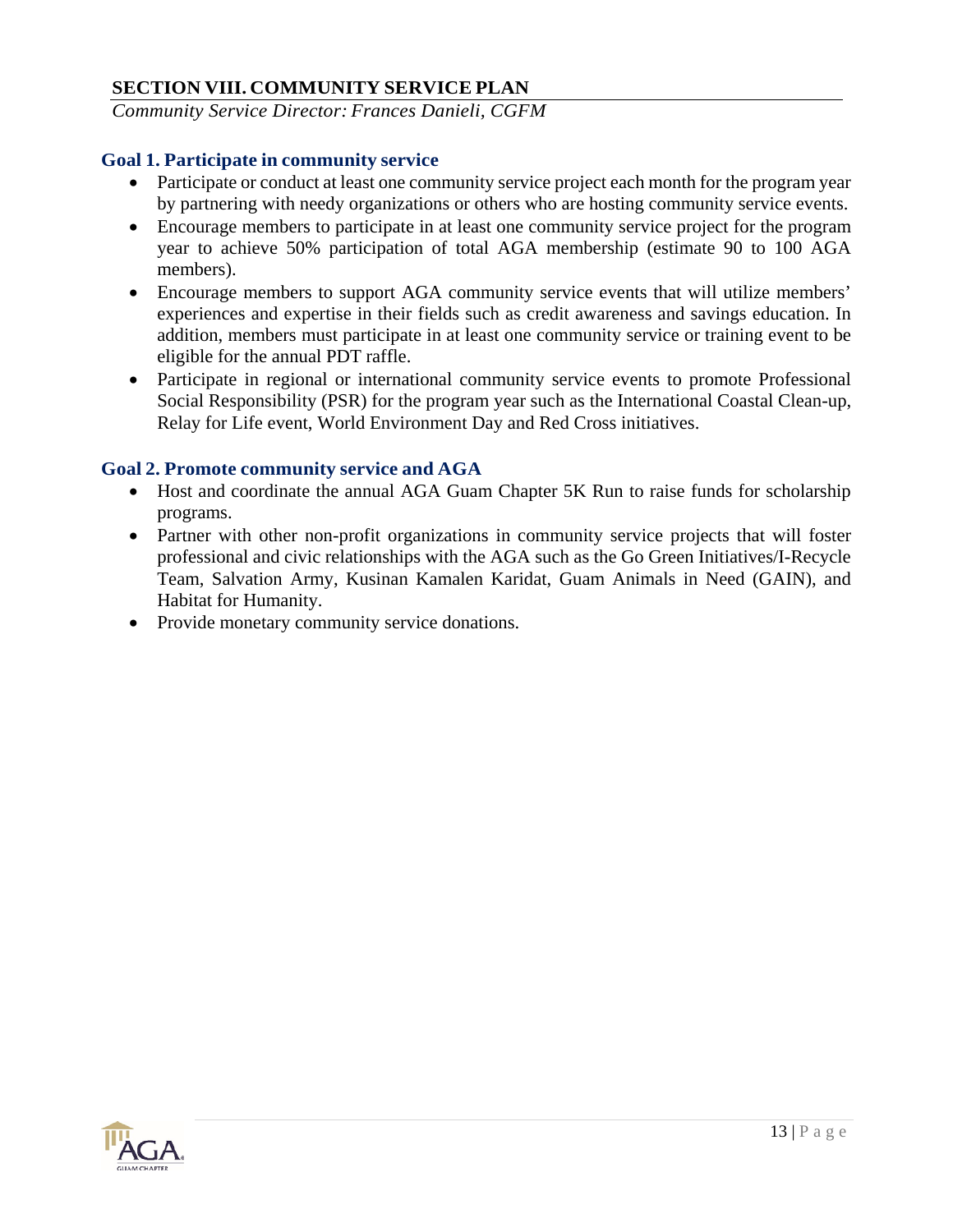#### **SECTION IX. SCHOLARSHIP PLAN**

*Scholarship Director: Pamela Aguigui, CM*

#### **Goal 1. Offer academic scholarships**

- Set aside funds from the Educational Fund (to be determined by CEC) to support accounting and business student(s) in accordance with the AGA Guam Chapter Scholarship Criteria. Programs include but not limited to the Herminia Dierking scholarship, AGA Guam Chapter scholarship and graduate-level scholarships.
- Solicit involvement of the private sector to gain support of AGA Guam Chapter's scholarship programs. Offer free AGA membership to donors for each \$1,000 support.
- Recognize donors by inviting them as speakers.

#### **Goal 2. Encourage participation of members and dependents of members**

- Distribute the Scholarship Program requirements during the general membership meetings and encourage members' involvement in the recruitment of potential candidates to the Scholarship Program. Announce regularly in the AGA membership meetings.
- Encourage application to AGA National Academic Scholarships (due during the month of April) including:
	- o Rising College Freshman
	- o Current Undergraduates
	- o Graduate Students
	- o Community Service